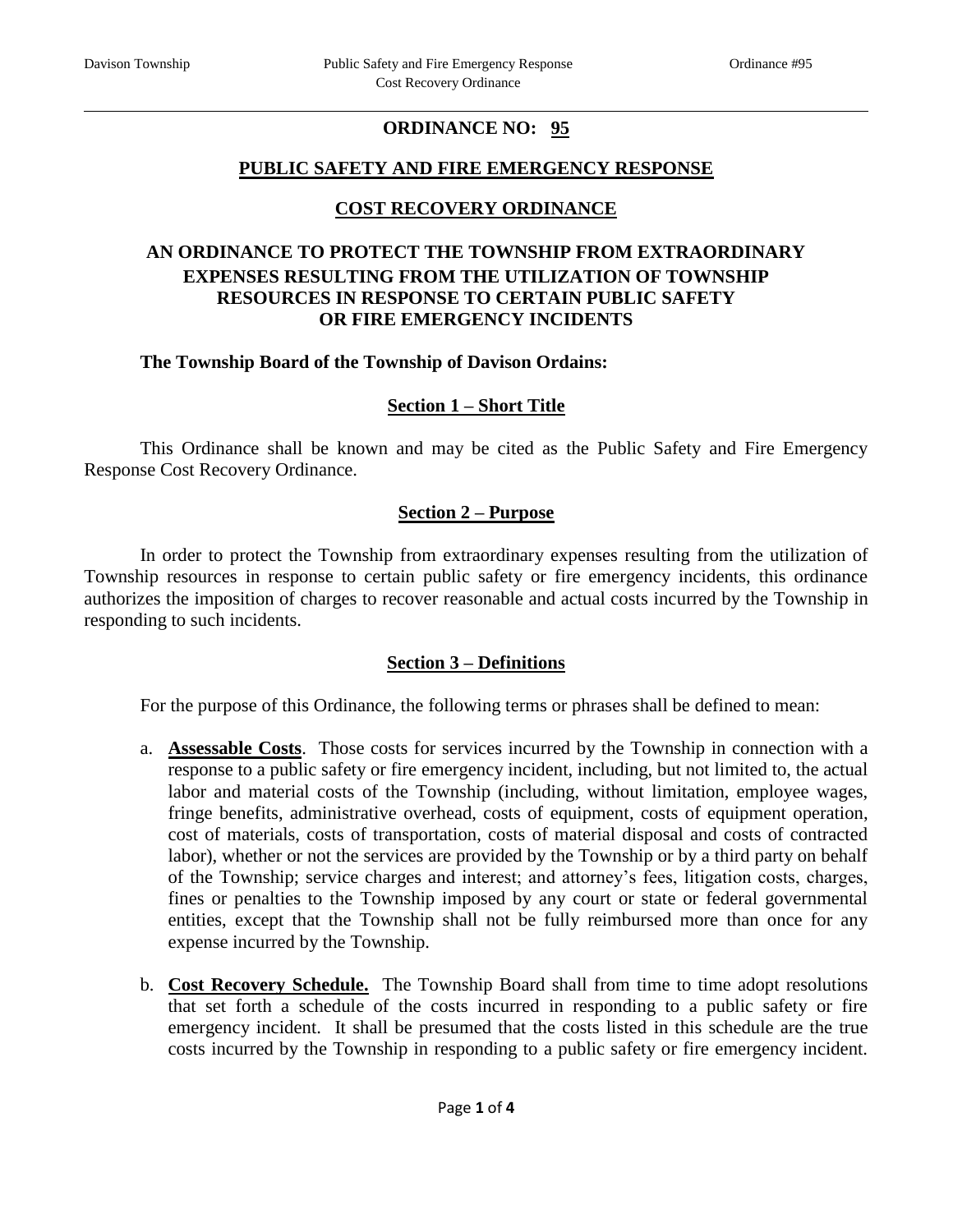This schedule shall be available to the public from either the Township Clerk or the police department.

- c. **Emergency Assistance**. Emergency medical, public safety, police, fire and civil defense services.
- d. **Excessive Requests for Emergency Assistance**. Any request for emergency assistance made to a particular location or premises if such location or premises has requested emergency assistance more than three (3) times in the preceding thirty (30) days.
- e. **False Alarms**. Any request for emergency assistance made when the person making the request knows there is no actual need for emergency assistance. Such request may be in any form and includes a request by telephone or any other method, including the activation of any automated or manual device designed to request or summon emergency assistance. The determination that there was no actual need for emergency assistance shall be made by the most senior person responding to a false alarm. Any person or premises that cause more than four (4) requests per year for emergency services that are deemed false alarms shall be financially responsible pursuant to this ordinance.
- f. **Illegal Fire**. A fire set or determined to be set in violation of a federal, state or local law and shall include an arson fire and a fire set in violation of a "no-burning" ban, order, or ordinance. An illegal fire does not include an unintentional fire or a fire caused by an act of God, i.e., lightning storm.
- g. **Public Safety or Fire Emergency Incident**. One or more of the following: (i) excessive requests for emergency assistance, (ii) a false alarm, (iii) a hazardous material incident or emergency, (iv) an illegal fire, (v) bomb threats, (vi) threats of harm to oneself or others, or (vii) a structure demolition, (viii) utility line failure or damage, or (ix) any extraordinary event requiring emergency assistance.
- h. **Responsible Party**. A responsible party is an individual, firm, corporation, association, partnership, commercial entity, consortium, joint venture, government entity, or any legal entity that is responsible for a public safety or fire emergency incident or any owner, tenant, occupant, or party in control of real and personal property from which, onto which, or related to which there is a public safety or fire emergency incident and their heirs, estates, successors and assigns.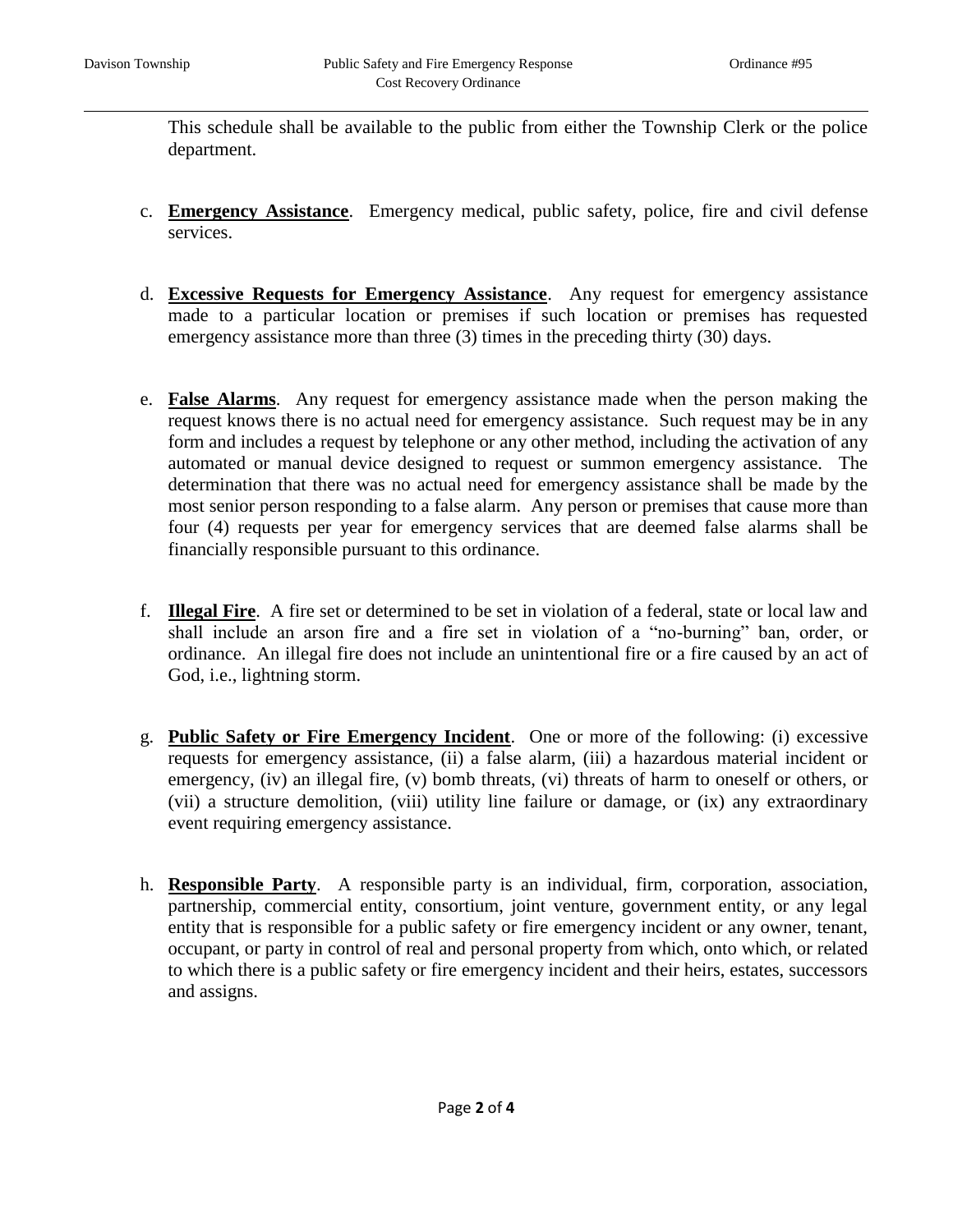i. **Utility Line Failure or Damage**. The disabling of any transmission or service line, cable, conduit, pipeline, wire or the like used to provide, collect or transport electricity, natural gas, communication or electronic signals (including, but not limited to, telephone, computer, cable television and stereo signals or electronic impulses) if the owner or party responsible for the maintenance of such utility line does not respond within one (1) hour to a request to correct or repair such failure.

#### **Section 4 – Cost Recovery Authorization and Procedure**

- A. The Township may recover all assessable costs in connection with a public safety or fire emergency incident from any or all responsible parties jointly and severally.
- B. The Township Supervisor or designee shall determine the total assessable costs and shall, in consultation with other personnel involved in responding to a public safety or fire emergency incident determine whether to assess any, all or part of such costs against any of the responsible parties. In making such determination, the following may be considered:
	- (1) The total assessable costs;
	- (2) The risk the public safety or fire emergency incident imposed on the Township, its residents and their property;
	- (3) Whether there was any injury or damage to person or property;
	- (4) Whether the public safety or fire emergency required evacuation;
	- (5) Whether the public safety or fire emergency incident required an unusual or extraordinary use of Township personnel and equipment; and
	- (6) Whether there was any damage to the environment.
- C. In order to determine the assessable costs against a party, the Township Supervisor or designee shall rely on reports of the actual expenses incurred from the Township personnel involved in responding to the incident and the amounts as set forth in the cost recovery schedule.
- D. The Township Supervisor or designee may allocate assessable costs among and between responsible parties, including allocating all or some of such costs jointly and severally against more than one responsible party regardless of whether a responsible party has other legal liability therefore or is legally at fault.
- E. If the Township Supervisor or designee determines not to assess all or a part of assessable costs against a responsible party, such determination shall not in any way limit or extinguish the liability of the responsible party to other parties.